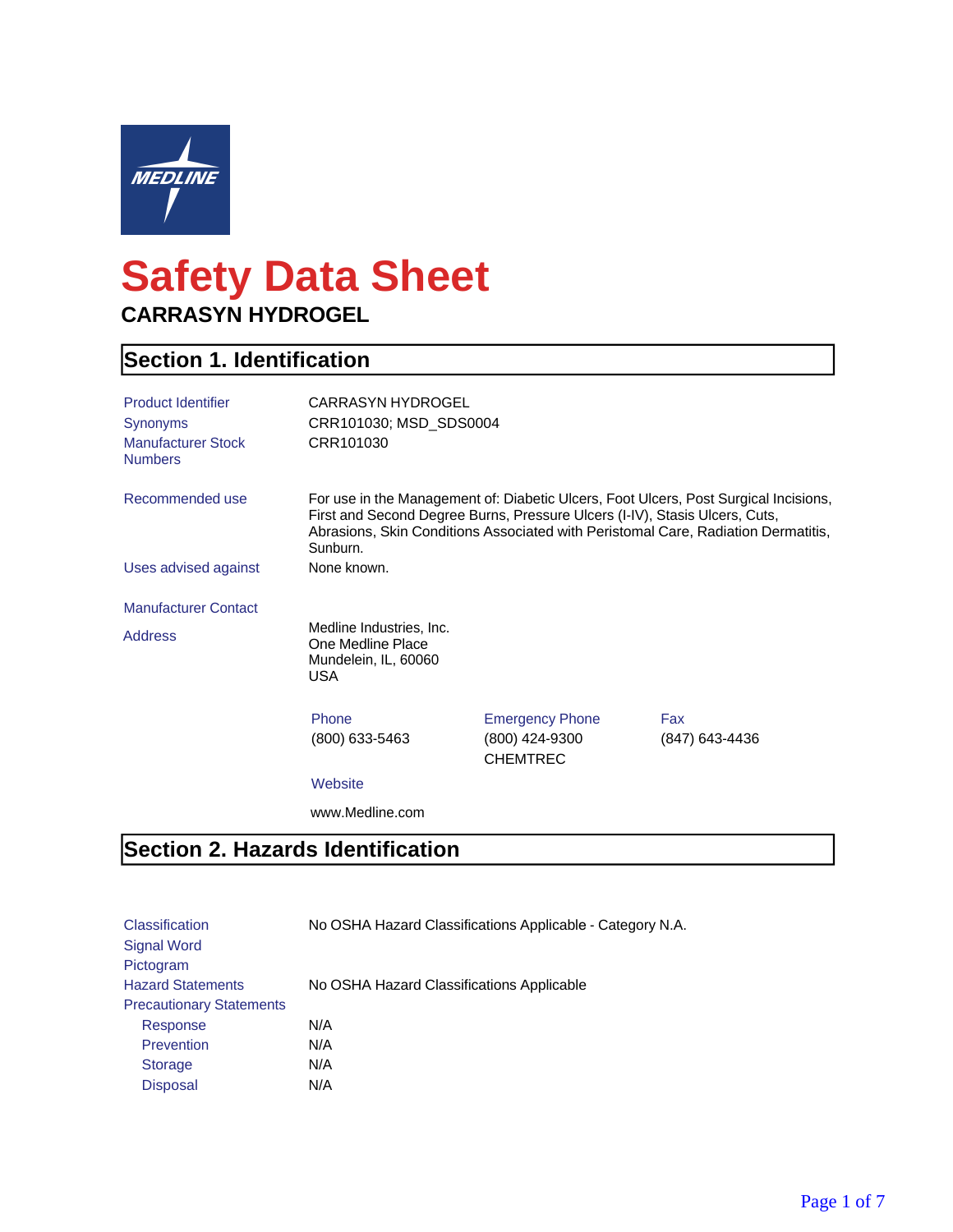Ingredients of unknown toxicity 0%

Hazards not Otherwise Classified

N.A.

### **Section 3. Ingredients**

| <b>CAS</b>     | <b>Ingredient Name</b>                                                     | Weight %      |
|----------------|----------------------------------------------------------------------------|---------------|
| 17732-18-5     | Water                                                                      | Proprietary % |
| 139-33-3       | Glycine, N,N'-1,2-ethanediylbis[N-(carboxymethyl)-, disodium salt          | Proprietary % |
| $199 - 76 - 3$ | Benzoic acid, 4-hydroxy-, methyl ester                                     | Proprietary % |
| 177-92-9       | 1,2,3-Propanetricarboxylic acid, 2-hydroxy-                                | Proprietary % |
| 590-00-1       | 2,4-Hexadienoic acid, potassium salt                                       | Proprietary % |
| 532-32-1       | Benzoic acid, sodium salt                                                  | Proprietary % |
| 39236-46-9     | Urea, N,N"-methylenebis[N'-[3-(hydroxymethyl)-2,5-dioxo-4-imidazolidinyl]- | Proprietary % |
| 16485-10-2     | Butanamide, 2,4-dihydroxy-N-(3-hydroxypropyl)-3,3-dimethyl-                | Proprietary % |
| 17647-14-5     | Sodium chloride (NaCl)                                                     | Proprietary % |
| 17681-57-4     | Disulfurous acid, disodium salt                                            | Proprietary % |
| 9003-39-8      | 2-Pyrrolidinone, 1-ethenyl-, homopolymer                                   | Proprietary % |
| <b>56-86-0</b> | L-Glutamic acid                                                            | Proprietary % |
| 9003-01-4      | 2-Propenoic acid, homopolymer                                              | Proprietary % |
| 102-71-6       | Ethanol, 2,2',2"-nitrilotris-                                              | Proprietary % |

**Occupational exposure limits, if available, are listed in Section 8.**

#### **Section 4. First-Aid Measures**

| <b>General Advice:</b> | Take proper precautions to ensure your own health and safety before attempting<br>rescue and providing first aid. Consult a physician. Show this safety data sheet to<br>the doctor in attendance. Move out of dangerous area. |
|------------------------|--------------------------------------------------------------------------------------------------------------------------------------------------------------------------------------------------------------------------------|
| Eye Contact:           | Flush eyes with large amounts of water for at least 15 minutes. Remove contact<br>lenses, if worn. If irritation persists, seek medical attention.                                                                             |
| <b>Skin Contact:</b>   | If irritation develops wash area with water. Get medical attention if irritation persists.                                                                                                                                     |
| <b>Inhalation</b>      | Remove to fresh air. If not breathing, give artificial respiration. If breathing is difficult,<br>give oxygen. If signs/symptoms continue, get medical attention.                                                              |
| Ingestion:             | Never give anything by mouth to an unconscious person. Consult a physician if<br>necessary.                                                                                                                                    |

### **Section 5. Fire Fighting Measures**

| Suitable Extinguishing<br>Media             | In case of fire, use Dry Chemical, Foam, Carbon Dioxide (CO2), Water spray |
|---------------------------------------------|----------------------------------------------------------------------------|
| Unsuitable Extinguishing<br>Media           | None known                                                                 |
| Unusual Fire and Explosion N.D.<br>Hazards: |                                                                            |
| <b>Special Fire Fighting</b><br>Procedures: | N.D.                                                                       |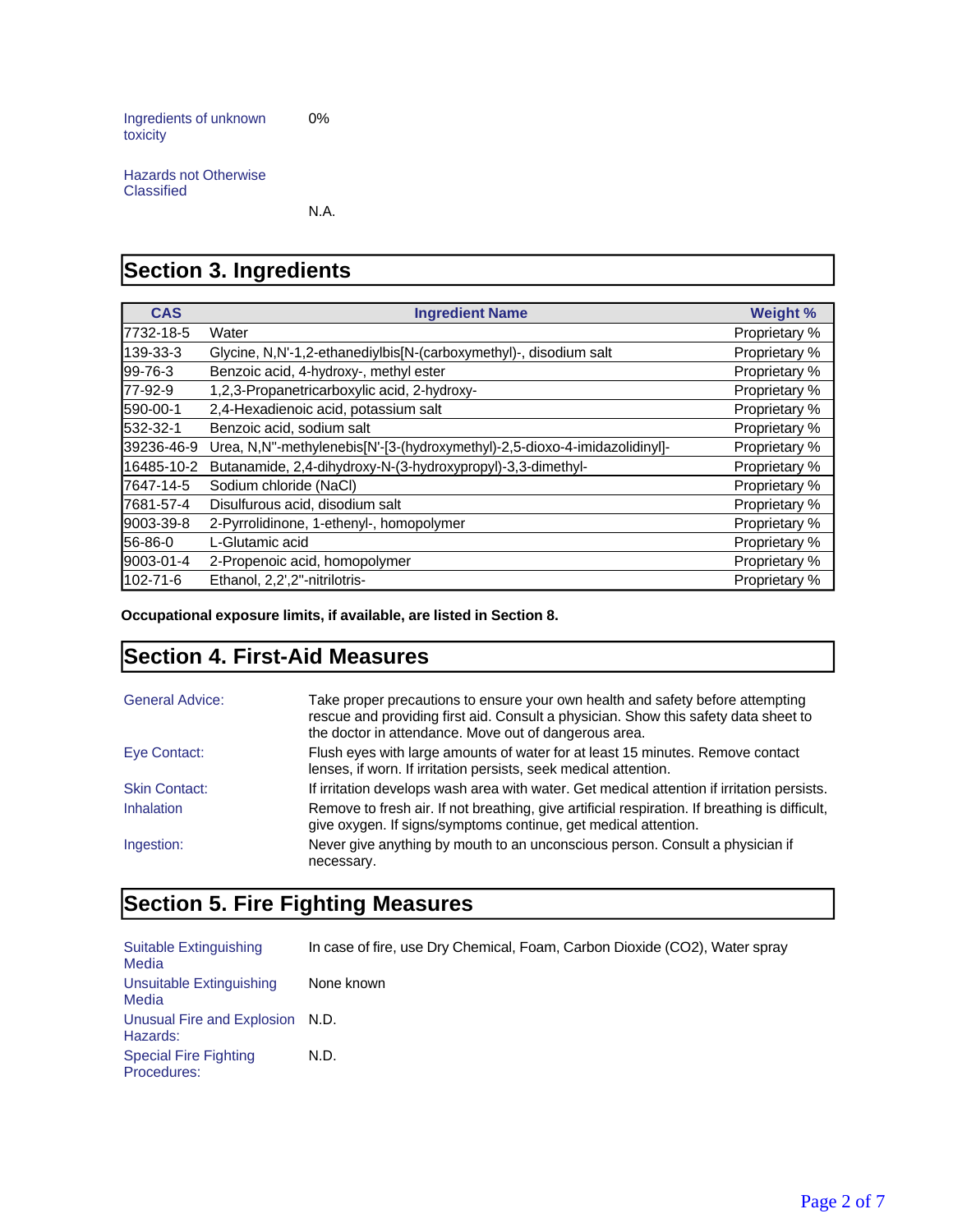## **Section 6. Accidental Release Measures**

| Non-hazardous Small Spill: | Should be cleaned up at the time of the spill. Take all necessary precautions and<br>wear any personal protective equipment that is applicable. Dispose of per local and<br>state regulations. |
|----------------------------|------------------------------------------------------------------------------------------------------------------------------------------------------------------------------------------------|
| Non-hazardous Large Spill: | Should be cleaned up at the time of the spill. May require special treatment,<br>equipment and/or emergency assistance. Dispose of per local and state<br>regulations.                         |

## **Section 7. Handling and Storage**

| Handling Non-hazardous: | This product is considered to be an article which does not release or otherwise<br>result in exposure to a hazardous chemical under nomal use conditions.                       |
|-------------------------|---------------------------------------------------------------------------------------------------------------------------------------------------------------------------------|
| Storage Non-hazardous:  | Store in original package. Discard unused portion. Do not reuse. No special<br>storage conditions required. Store in a well ventilated area and between 59Deg F<br>and 86Deg F. |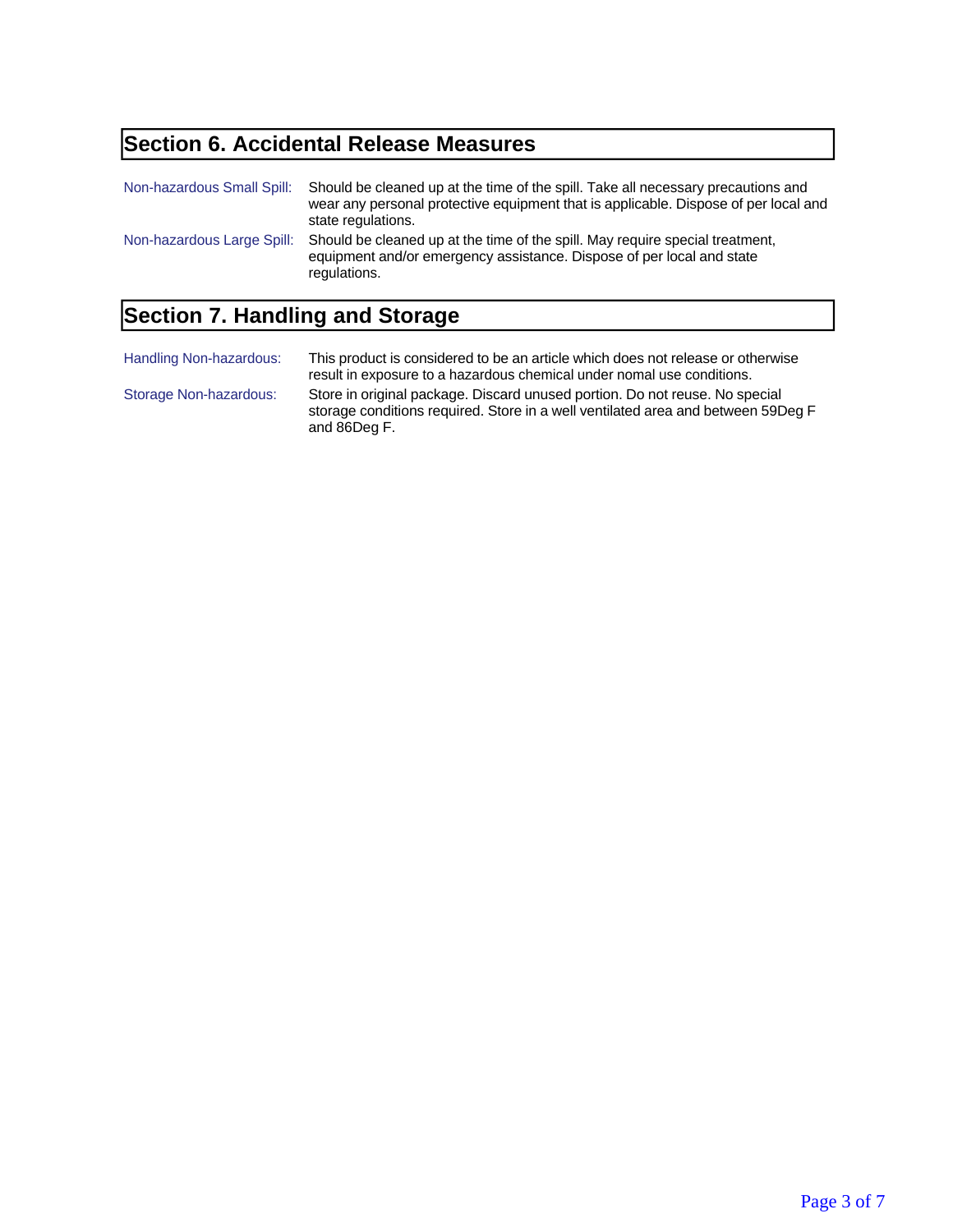## **Section 8. Exposure Controls/Personal Protection**

| <b>Occupational Exposure</b><br>Limits  | Ingredient Name                                                                                                                                                                                                                                                             | ACGIH TLV OSHA         | PEL | <b>STEL</b> |
|-----------------------------------------|-----------------------------------------------------------------------------------------------------------------------------------------------------------------------------------------------------------------------------------------------------------------------------|------------------------|-----|-------------|
|                                         | Water                                                                                                                                                                                                                                                                       | N/A                    | N/A | N/A         |
|                                         | Glycine, N,N'-1,2-ethanediylbis[N-(carboxymethyl)-,<br>disodium salt                                                                                                                                                                                                        | N/A                    | N/A | N/A         |
|                                         | Benzoic acid, 4-hydroxy-, methyl ester                                                                                                                                                                                                                                      | N/A                    | N/A | N/A         |
|                                         | 1,2,3-Propanetricarboxylic acid, 2-hydroxy-                                                                                                                                                                                                                                 | N/A                    | N/A | N/A         |
|                                         | 2,4-Hexadienoic acid, potassium salt                                                                                                                                                                                                                                        | N/A                    | N/A | N/A         |
|                                         | Benzoic acid, sodium salt                                                                                                                                                                                                                                                   | N/A                    | N/A | N/A         |
|                                         | Urea, N,N"-methylenebis[N'-[3-(hydroxymethyl)-2,5-<br>dioxo-4-imidazolidinyl]-                                                                                                                                                                                              | N/A                    | N/A | N/A         |
|                                         | Butanamide, 2,4-dihydroxy-N-(3-hydroxypropyl)-3,3-<br>dimethyl-                                                                                                                                                                                                             | N/A                    | N/A | N/A         |
|                                         | Sodium chloride (NaCl)                                                                                                                                                                                                                                                      | N/A                    | N/A | N/A         |
|                                         | Disulfurous acid, disodium salt                                                                                                                                                                                                                                             | N/A                    | N/A | N/A         |
|                                         | 2-Pyrrolidinone, 1-ethenyl-, homopolymer                                                                                                                                                                                                                                    | N/A                    | N/A | N/A         |
|                                         | L-Glutamic acid                                                                                                                                                                                                                                                             | N/A                    | N/A | N/A         |
|                                         | 2-Propenoic acid, homopolymer                                                                                                                                                                                                                                               | N/A                    | N/A | N/A         |
|                                         | Ethanol, 2,2',2"-nitrilotris-                                                                                                                                                                                                                                               | <b>TWA: 5</b><br>mg/m3 | N/A | N/A         |
| <b>Personal Protective</b><br>Equipment | Goggles, Gloves, Apron                                                                                                                                                                                                                                                      |                        |     |             |
| <b>Engineering Controls:</b>            | No specific measures are required provided the product is handled in accordance<br>with the general rules of occupational hygiene and safety. Use in a well ventilated<br>area to prevent exposure. Maintain eyewash fountain and quick-drench facilities in<br>work areas. |                        |     |             |
| <b>Respiratory Protection:</b>          | No special respiratory protection is recommended under anticipated conditions of<br>normal use with adequate ventilation.                                                                                                                                                   |                        |     |             |
| <b>Skin Protection:</b>                 | None required for normal use. For prolonged exposure, use appropriate goggles,<br>protective clothing and gloves.                                                                                                                                                           |                        |     |             |
| <b>Eye Protection:</b>                  | None required for normal use. For prolonged exposure, use appropriate goggles,<br>protective clothing and gloves.                                                                                                                                                           |                        |     |             |
| Other protective equipment:             | Not expected to be necessary under normal conditions of use. Where exposure<br>cannot be adequately controlled, use appropriate protective clothing or equipment                                                                                                            |                        |     |             |
| Work/hygienic practices:                | Handle in accordance with good industrial hygiene and safety practice. Wash<br>thoroughly with soap and water after handling and before eating, drinking, or using<br>tobacco. Safety shower and eye wash should be available close to work areas.                          |                        |     |             |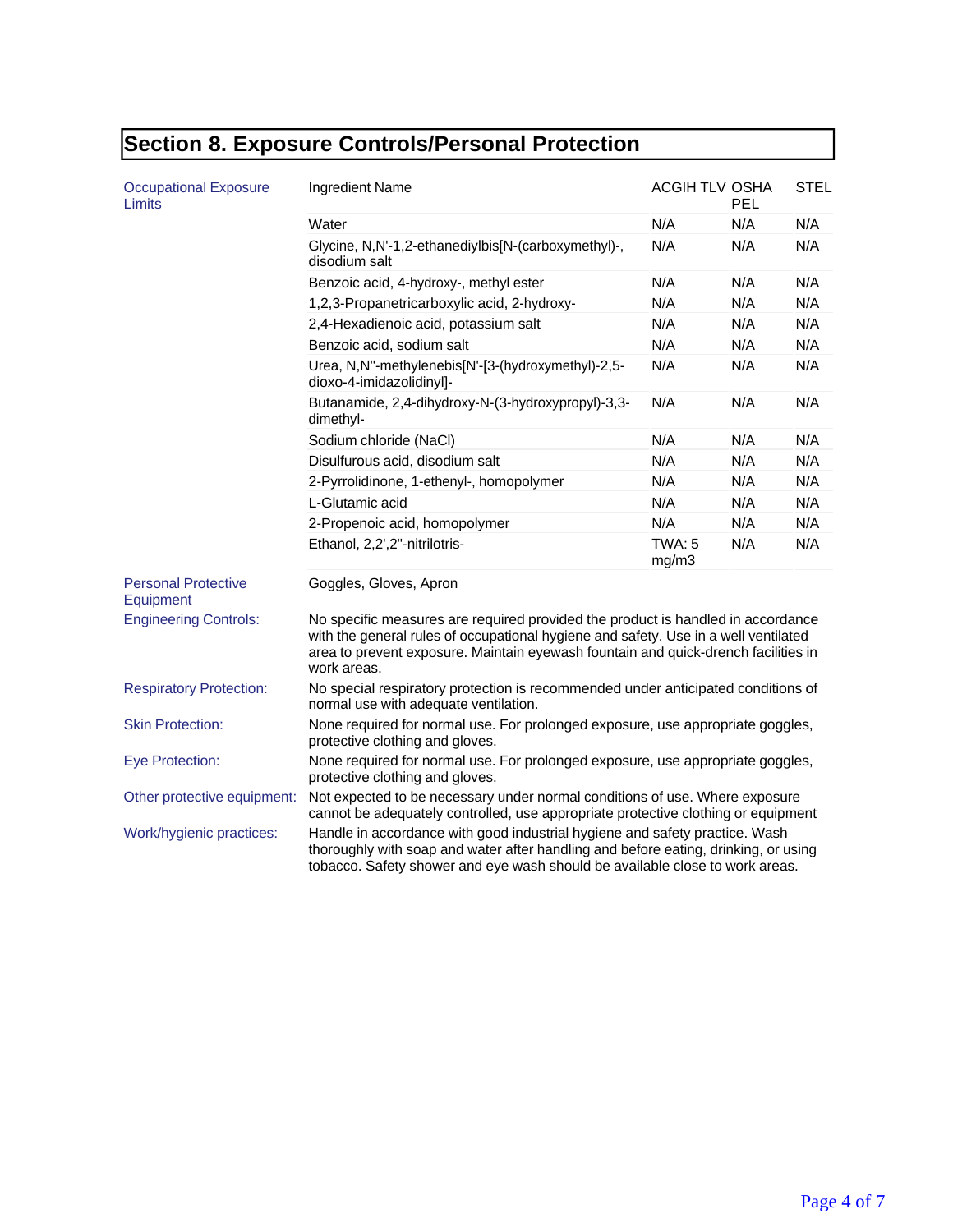## **Section 9. Physical and Chemical Properties**

| <b>Physical State</b>                 | Liquid          |
|---------------------------------------|-----------------|
| Color                                 | Colorless to    |
|                                       | slightly yellow |
| Odor                                  | Odorless        |
| <b>Odor Threshold</b>                 | N.D.            |
| <b>Solubility</b>                     | N.D.            |
| Partition coefficient Water/n-octanol | N.D.            |
| VOC%                                  | N/A             |
| <b>Viscosity</b>                      | 20,000 cps      |
| <b>Specific Gravity</b>               | 0.98            |
| <b>Density lbs/Gal</b>                | N/A             |
| Pounds per Cubic Foot                 | N/A             |
| <b>Flash Point</b>                    | N.D.            |
| <b>FP Method</b>                      | N.D.            |
| Ph                                    | 6               |
| <b>Melting Point</b>                  | N.D.            |
| <b>Boiling Point</b>                  | N.D.            |
| <b>Boiling Range</b>                  | N.D.            |
| LEL                                   | N/A             |
| UEL                                   | N/A             |
| <b>Evaporation Rate</b>               | N.D.            |
| Flammability                          | Non             |
|                                       | Flammable       |
| <b>Decomposition Temperature</b>      | N.D.            |
| <b>Auto-ignition Temperature</b>      | N.D.            |
| <b>Vapor Pressure</b>                 | N.D.            |
| <b>Vapor Density</b>                  | N.D.            |

## **Section 10. Stability and Reactivity**

| Stability:                                            | Stable.                                        |
|-------------------------------------------------------|------------------------------------------------|
| <b>Reactivity:</b>                                    | No reactivity expected under normal conditions |
| Incompatibility (Materials to None known.<br>Avoid):  |                                                |
| Hazardous Decomposition None known.<br>or Byproducts: |                                                |
| <b>Hazardous Polymerization</b>                       | N.D.                                           |
| Conditions to avoid:                                  | None known                                     |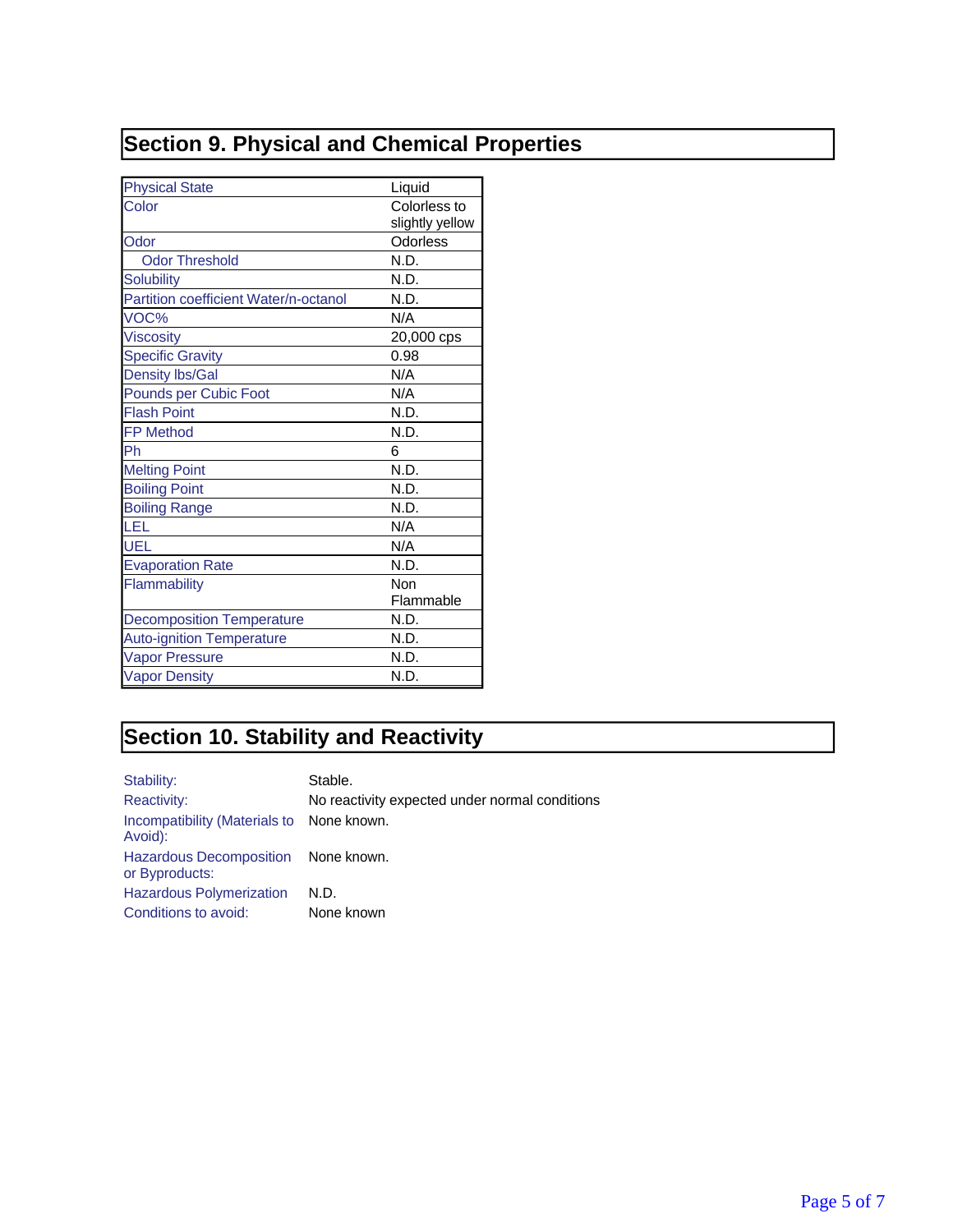### **Section 11. Toxicological Information**

|                                   | Acute Toxicity: Eye Contact Not expected to be irritating or hazardous.  |
|-----------------------------------|--------------------------------------------------------------------------|
|                                   | Acute Toxicity: Skin Contact Not expected to be irritating or hazardous. |
| <b>Acute Toxicity: Inhalation</b> | Not expected to be irritating or hazardous.                              |
| <b>Acute Toxicity: Ingestion</b>  | N.A.                                                                     |
| Carcinogenicity:                  | IARC listed: Diethanolamine (CAS 111-42-2) IARC 2B                       |
| <b>OSHA STEL:</b>                 | N.D.                                                                     |
| <b>ACGIH TLV:</b>                 | N.D.                                                                     |

### **Section 12. Ecological Information**

| Toxicity:<br>Persistence and<br>degradability: | N.D.<br>N.D. |
|------------------------------------------------|--------------|
| Bioaccumulative potential:                     | N.D.         |
| Mobility in soil:                              | N.D.         |
| Other adverse effects:                         | N.D.         |

### **Section 13. Disposal**

| <b>Precautionary Measures</b> | Dispose in accordance with Federal and State laws. |
|-------------------------------|----------------------------------------------------|
|                               | Sample is not hazardous waste.                     |

Waste Code: No hazardous goods.

### **Section 14. Transport Information**

| <b>UN Number</b>                | N/A           |
|---------------------------------|---------------|
| <b>UN Proper Shipping Name</b>  | Not Regulated |
| <b>DOT Classification</b>       | Not Regulated |
| <b>Packing Group</b>            | Not Regulated |
| IMDG:                           | Not regulated |
| <b>IMDG - Marine pollutant:</b> | N.D.          |
| IATA:                           | Not regulated |